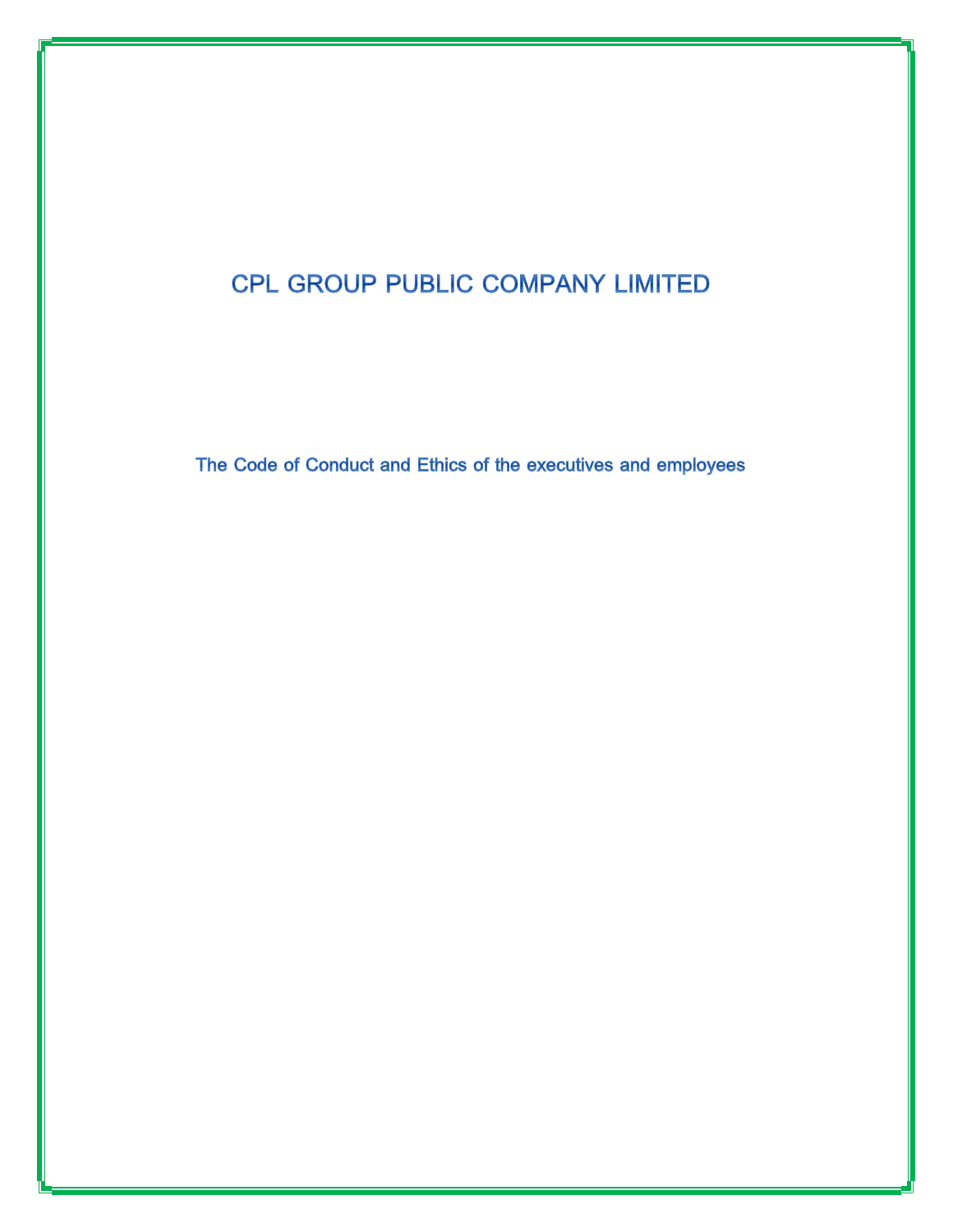# The Code of Conduct and Ethics of the executives and employees

The Code of Conduct and Ethics of the executives and employees is primarily in the conduct of directors, executives and employees of CPL Group Public Company Limited by taking into account the rights of all stakeholders. Under the legal framework Code of Conduct Ethics Justice and equality to achieve the correct behavior. Accepted by the society. This will result in the Company's business. Sustainable growth Company Code of Ethics. The Company has been continuously reviewed and improved by the Board of Directors. And approved by the Board of Directors. Then It is also part of the working regulations of all employees.

The Code of Conduct and Ethics are divided into 10 categories.

#### **Chapter 1 Code of Conduct**

- **Chapter 2: Code of Conduct Subordinate And co-workers**
- **Chapter 3: Code of Conduct for Shareholders**
- **Chapter 4: Code of Conduct for Customers**
- **Chapter 5: Code of Conduct for Partners**
- **Chapter 6: Code of Conduct for Competitors**
- **Chapter 7: Intellectual Property Rights or Copyright**
- **Chapter 8: Social, Environmental and Community Behavior**
- **Chapter 9: Self-Sufficiency Practices**
- **Chapter 10: Compliance with Anti-Corruption**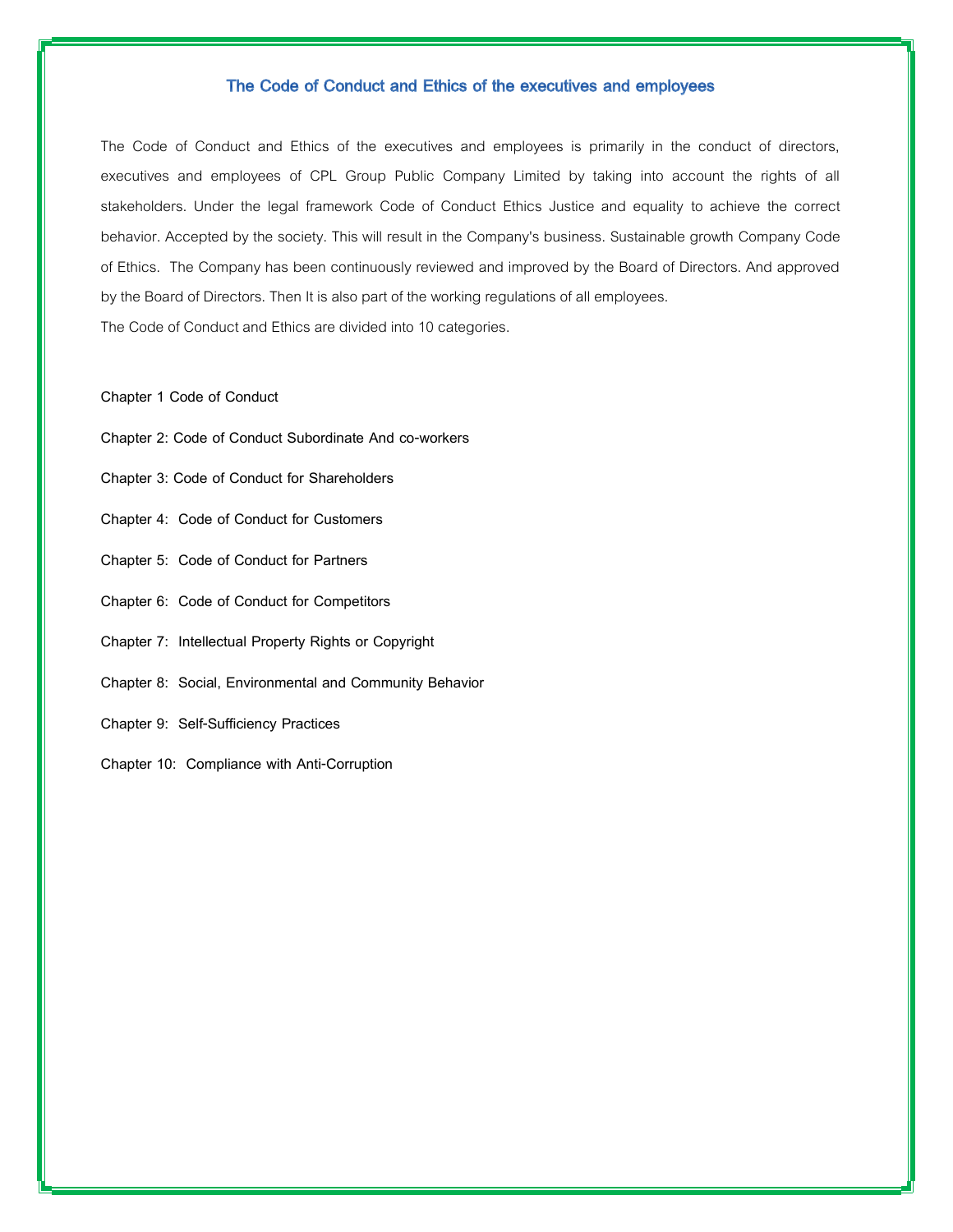#### **Chapter 1: Code of Conduct**

1. Perform duties with responsibility. Full capacity hold true The Company's honesty and benefits are important.

2. Perform duties by applying knowledge, skills, experience, skills, and developing and improving working methods. timely and the movement of business.

3. Adhere to the principles of accuracy and fairness. Avoid postings that may cause conflict of interest with the Company. Follow the measures and procedures for inter-company transactions. The directors, executives or employees with conflict of interest will not be involved in the approval process.

4. Follow strictly the Company's internal regulations. Do not use the opportunity or information obtained from being a director, executive or employee for personal gain. And other persons involved in stock trading. And / or to conduct a competitive business. Or business related to the Company and its subsidiaries.

5. Avoid working or engaging in any personal business, whether direct or indirect, that is contrary to benefits. Bring about damage the benefits to the company.

6. Directors, executives, and employees involved in external activities For example, being a director, an executive, an advisor, an employee in another organization, the activity must not cause a conflict of interest with the Company. Either directly or indirectly and shall not interfere with the performance of his duties.

7. Maintain confidential information of the Company, monitor and be careful not to document. Confidential Information of the Company Publish to outsiders. Direct and indirect this may cause damage. The reputation of the company.

8. Directors and Executives are responsible for reporting the purchase and sale of securities whenever changes are made to the Office of the Securities and Exchange Commission. And the report of interest The report on the interests of directors and executives is made every year. Include strict compliance with the Code of Conduct.

9. Use and maintain the assets of the Company. Maximize The Company's assets are not used for personal benefit.

10. Consciousness to protect the interests of the company.

11. Strictly follow the rules and regulations of the company.

# **Chapter 2: Code of Conduct Subordinates and associates**

1. The supervisor should use the moral principles in personnel management. Listen to subordinate comments. And co-workers

2. The supervisors should develop their subordinates by encouraging them to have training at all levels to have the knowledge, skills and expertise to increase their working efficiency. And progress in responsible careers.

3. Supervisors should create and maintain a safe working environment and work environment. Comfortable life and property.

4. The commander should rule with kindness. Create a warm atmosphere for work and supervisors to serve as a good example to the subordinate.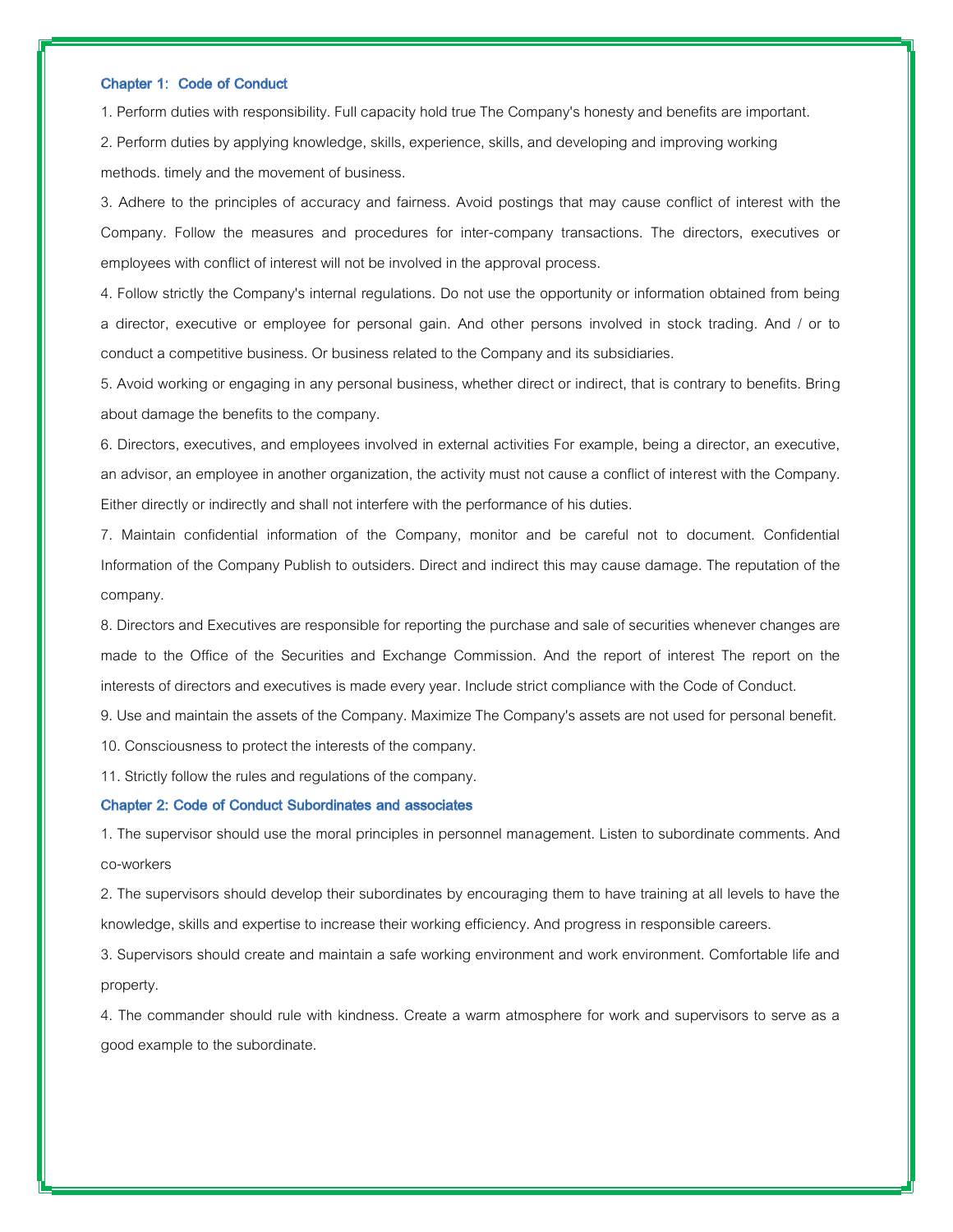5. Supervisors should ensure equal, fair and equitable treatment of employees in terms of compensation, welfare, quality of life and safety.

6. The supervisor should take into consideration the fairness in appointing and moving. Including rewards and punishment for employees. Act in good faith It is based on the knowledge, ability and suitability of the employees.

7. Subordinates should respect the instructions of the supervisor strictly. If an emergency Problems or things that could cause damage to the company. Report immediately to the supervisor. To prevent damage.

8. Employees must maintain and strengthen good relationships, interpersonal harmony among the group. Promote teamwork And help each other.

9. Employees should work by honoring each other. By listening to the opinions of others as appropriate. I do not own any of the others to criticize. Or impersonate the work of others as their own.

#### **Chapter 3: Code of Conduct for Shareholders**

1. Do business with honesty, transparency, fairness, decision making Action with prudence, careful consideration of the interests of shareholders.

2. Commit to the growth of quality and stability. For the long-term good performance of the Company and to increase the benefits and confidence of the shareholders.

Respect the right of shareholders to receive the information they need equally. And disclose important information related to the Company. Both financial data. Non-financial information is accurate, complete, timely and transparent through easy access to information.

# **Chapter 4: Code of Conduct for Customers**

1. Commitment to develop and provide quality service to meet the needs of customers. Safe And to meet the standards. At a reasonable price Can be delivered within a specified period. For maximum customer satisfaction.

2. Strictly comply with the terms and conditions of trade. And maintain customer confidentiality. Do not use trade secrets to exploit oneself or others. The case cannot be practiced. Must notify the customer in advance. And find a solution quickly.

3. Do not take advantage of customers. Or profitable business. Including no unfair trade terms.

4. Be courteous to customers. With fast and efficient operation. It is a trustworthy customer and provides a system and process that the customer complaints.

5. Listen to comments Or regular customer feedback and improve on the shortcomings.

# **Chapter 5: Code of Conduct for Partners**

1. Follow the guidelines and procedures for purchasing. Hiring of the company. The Company and its subsidiaries have clearly defined the criteria for selection. And a partner registration system. To ensure fairness in the transparent procurement process, there are steps that can be monitored.

2. Negotiation on procurement must be transparent. Price comparison And can be checked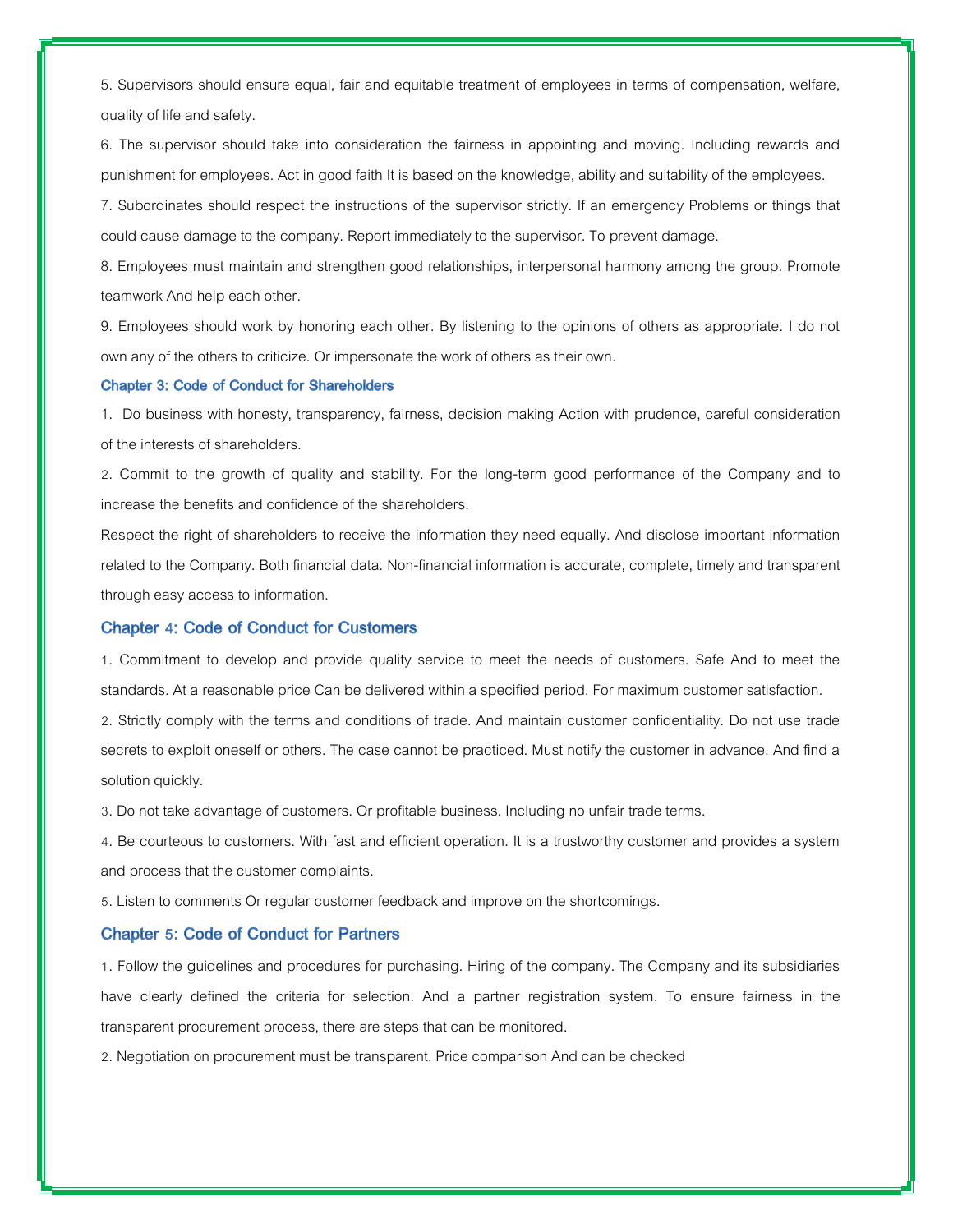3. Not to request, not to receive, nor to pay any dishonest or otherwise unprofitable benefits in trade transactions with partners.

4. Follow the conditions given to the partners. And / or financial institution creditors. And comply with trade agreements with partners. And / or trade creditors, especially payment for goods and services. The terms and conditions of the loan agreement and other agreements are also discussed. And credit officers of financial institutions. To share a review Consider and approve loan facilities, conditions and fees. And to build a good relationship between management and financial institutions

## **Chapter 6: Code of Conduct for Competitors**

1. Promote cooperation in trade competition for the benefit of customers. And follow the fair competition rules.

2. Do not seek confidential information from your competitors in a dishonest manner. Or inappropriate And do not disclose or ignore the secret of the company. Fall into the hands of competitors

3. Do not attack and destroy the reputation of a competitor with malicious accusations. Or use any other method that is not correct.

4. Ignoring bullying. or make competitors lose opportunity unfairly.

## **Chapter 7: Intellectual Property Rights or Copyright**

The Company has no policy to infringe intellectual property or copyrights. Whether it is the design. Computer Applications and other matters. related to performance.

# **Chapter 8: Social, Environmental and Community Behavior**

The Company is committed to the responsibility of contributing to social, environmental and community development. CSR in various areas.

1. Perform duties in their own responsibility. And live with a good conscience on the environment. And the community is always

2. The supervisors and subordinates jointly create. And join activities or projects for social development. Environment and community

3. Act as a good example for the conservation of natural resources and the environment. And promote the use of natural resources that are worthwhile.

4. Do business with a mind that always takes into account the interests of the public.

5. The Company attaches great importance to respecting the rights of the community, human rights and noninfringement of human rights. Include policies to employ the disabled. And do not specify any gender as well.

# **Chapter 9: Self-Sufficiency Practices**

1. in pursuit of education Join the seminar And useful training To develop and empower people to be talented. And experience in work. To perform effective and effective work.

2. keep virtue And good ethics.

3. Do not behave in a way that may tarnish the reputation and the honor of the company itself.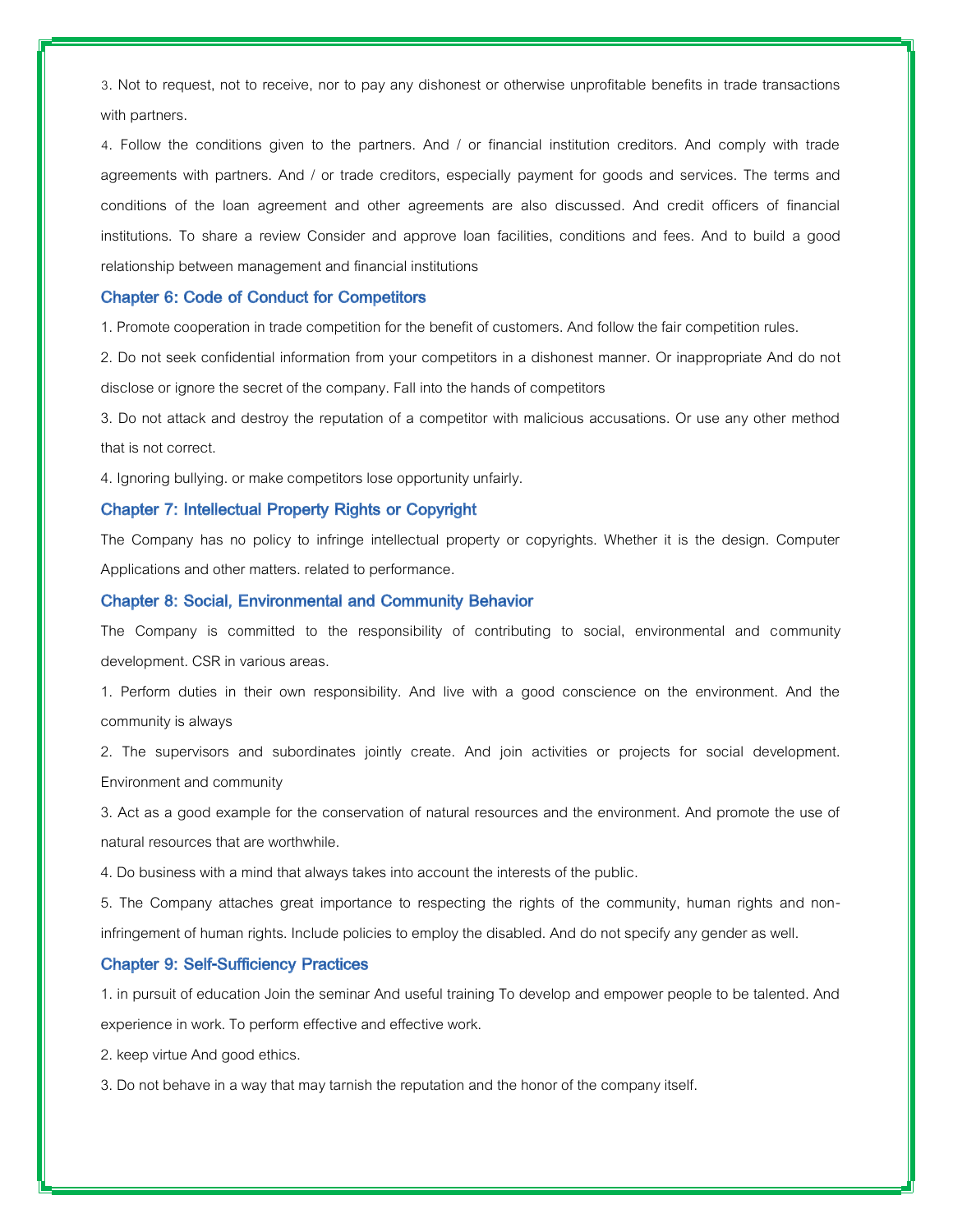4. Live with honesty. Honestly in all matters. Both personal and business matters.

# **Chapter 10: Compliance with Anti-Corruption**

The Company has a policy against corrupt corruption. All executives and employees must behave ethically. And responsible for all occasions. Must strictly follow the policy of anti-corruption. Not involved Not participate in corruption Do not bribe or accept bribes in any form, either directly or indirectly. Regularly review the compliance with anti-corruption policy. Failure to comply or found to be involved in corruption. Will be considered with the highest level penalties.

The Company has provided opportunities for employees or their stakeholders to report suspicious activities to the Board of Directors through the Chairman of the Audit Committee via E-Mail Address: